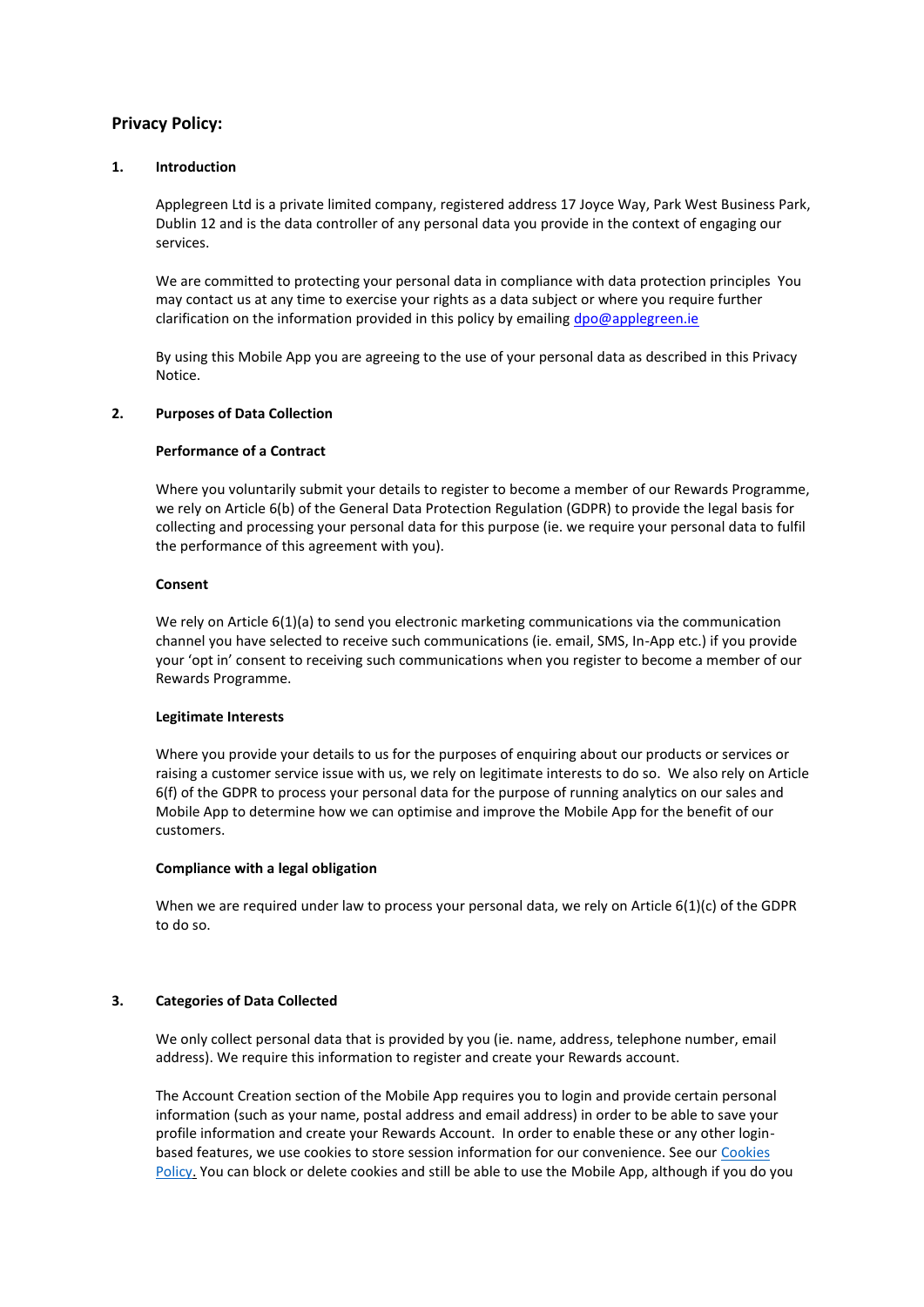will then be asked for your username and password every time you login to the Mobile App. We also use cookies on our Mobile App for the purposes of Mobile App functionality and optimising your browsing experience. For more information on cookies please refer to our [Cookies Policy](https://www.applegreenstores.com/corporate/cookie-policy/)

### **4. How is your Data Processed?**

Your data is automatically synced with our servers and will be processed internally for the purposes for which you provide your data. All our employees have undergone training in data protection and have been trained to ensure that your personal data is kept confidential, safe and secure.

### **5. Who will this information be shared with?**

Your privacy is very important to us. Your personal data may be shared with business partners, suppliers and sub-contractors for the performance of any contract we enter into with them or you.

We may disclose your personal data for the purposes of complying with legal and regulatory requirements, such as anti-money laundering legislation, and for the prevention or detection of fraud. For this purpose, we may share personal information with third parties, including, without limitation, Law Enforcement, organisations involved in fraud prevention and detection and (for the purposes of complying with an order of the courts) banks, financial institutions and credit reference agencies.

We also use social buttons provided by services like Twitter and Facebook. Your use of these thirdparty services is entirely optional. We are not responsible for the privacy policies and/or practices of these third-party services, and you are responsible for reading and understanding those third-party services' privacy policies.

In the event of a purchase or sale of the business, we may disclose your personal data to third parties who are prospective buyers or sellers of such businesses or assets. If the Company or its assets are sold to a third party, personal data will be transferred as part of the transaction. However, the Company will ensure to the best of its ability that the privacy of your personal data is maintained on an ongoing basis.

#### **6. How long will we hold your information?**

Personal data will be kept for as long as it is legally required to be kept, provided the business has a legitimate need to keep the data for the purposes for which it is originally collected.

Where we hold personal data in connection with your Account or the Rewards Programme we will hold the information for as long as it is required to fulfil the terms of that agreement with you and for a period of 6 years after the end of the customer relationship thereafter to ensure compliance with Revenue requirements.

Other information will be retained by us for no longer than is necessary for the purposes for which it was obtained or as required or permitted for legal, regulatory, fraud prevention and legitimate business purposes. Retention periods for other records are available in the organisational retention schedule which can be requested from the Data Protection Officer.

Where you would like your information to be deleted, please refer to Section 8 below.

### **7. Transfers to Third Countries**

Where personal data that is processed for the purposes of providing our services to you and where this requires the transfer of this data outside of the EEA.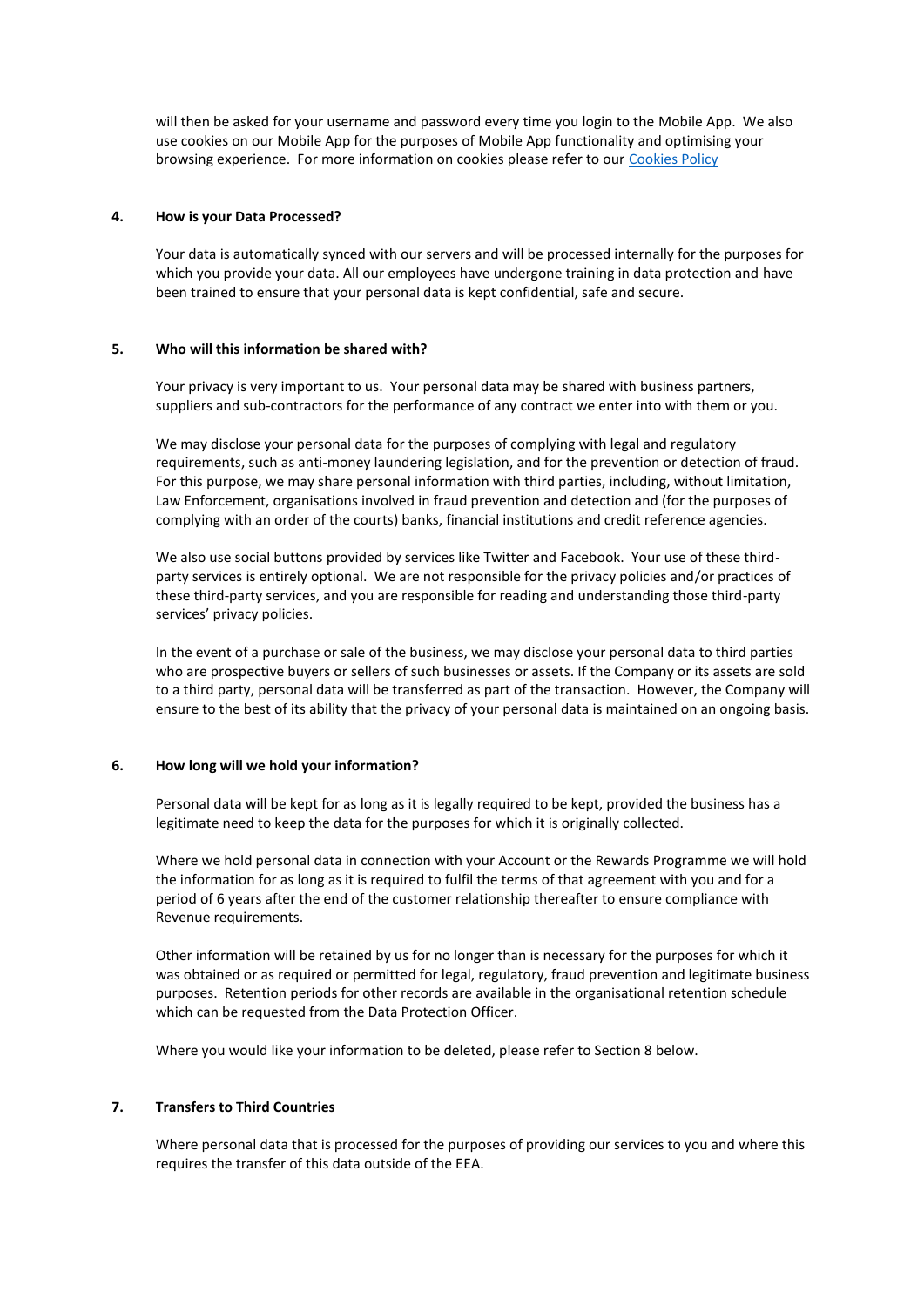Where personal data is transferred outside of the EEA, your rights as a data subject are protected by data transfer mechanisms such as Standard Contractual Clauses.

### **8. Your Rights**

You have a number of rights as a data subject which you may choose to exercise at any time by contacting us at [dpo@applegreen.ie](mailto:dpo@applegreen.ie)

#### **Access to Personal Data**

Where you wish to access a copy of your personal data held by us, you may do so by contacting us at [dpo@applegreen.ie](mailto:dpo@applegreen.ie) and we will respond to this request in 30 days.

### **Rectification or Erasure of Personal Data**

Where you wish the data that we hold on you to be rectified, you have the right to request this in writing. Where you wish to exercise your right to have your personal data erased, we will do so without undue delay, subject to the exemptions provided in Article 17(3) of the GDPR.

#### **Restriction of Processing**

You have the right to obtain restriction of processing of your personal data where you contest the accuracy of the data for a period allowing us to verify the accuracy of the data; where the processing is unlawful and you oppose the erasure of your data and request the restriction of its use instead; where we no longer need the data for the purposes for which it was collected but it is required by you for legal purposes; where you have objected to the processing pursuant to Article 21(1).

#### **Right to Data Portability**

You have the right to receive your personal data in a structured, commonly used and machine-readable format and have the right to transmit this data to another controller.

#### **Right to Object**

You have the right to object to the processing of your personal data where your data is processed on the basis of our legitimate interests.

### **9. Security**

Where data is stored electronically, we have implemented appropriate security measures to protect your personal data against unauthorised access, alteration, destruction or disclosure. Access to and management of data is limited to those staff members who have appropriate authorisation. Where data is stored in hard copy format, we have procedures in place and staff training to ensure that paper records are stored securely. Unfortunately, no data transmission over the Internet or electronic storage system can be guaranteed as secure, however, we will ensure that the technical and organisational measures in place are regularly reviewed to ensure that they are up-to-date and functioning effectively.

#### **10. Amendments of this Privacy Notice**

This Privacy Statement may be updated to reflect changes in privacy legislation, and any changes to this Notice should be reviewed when accessing the website.